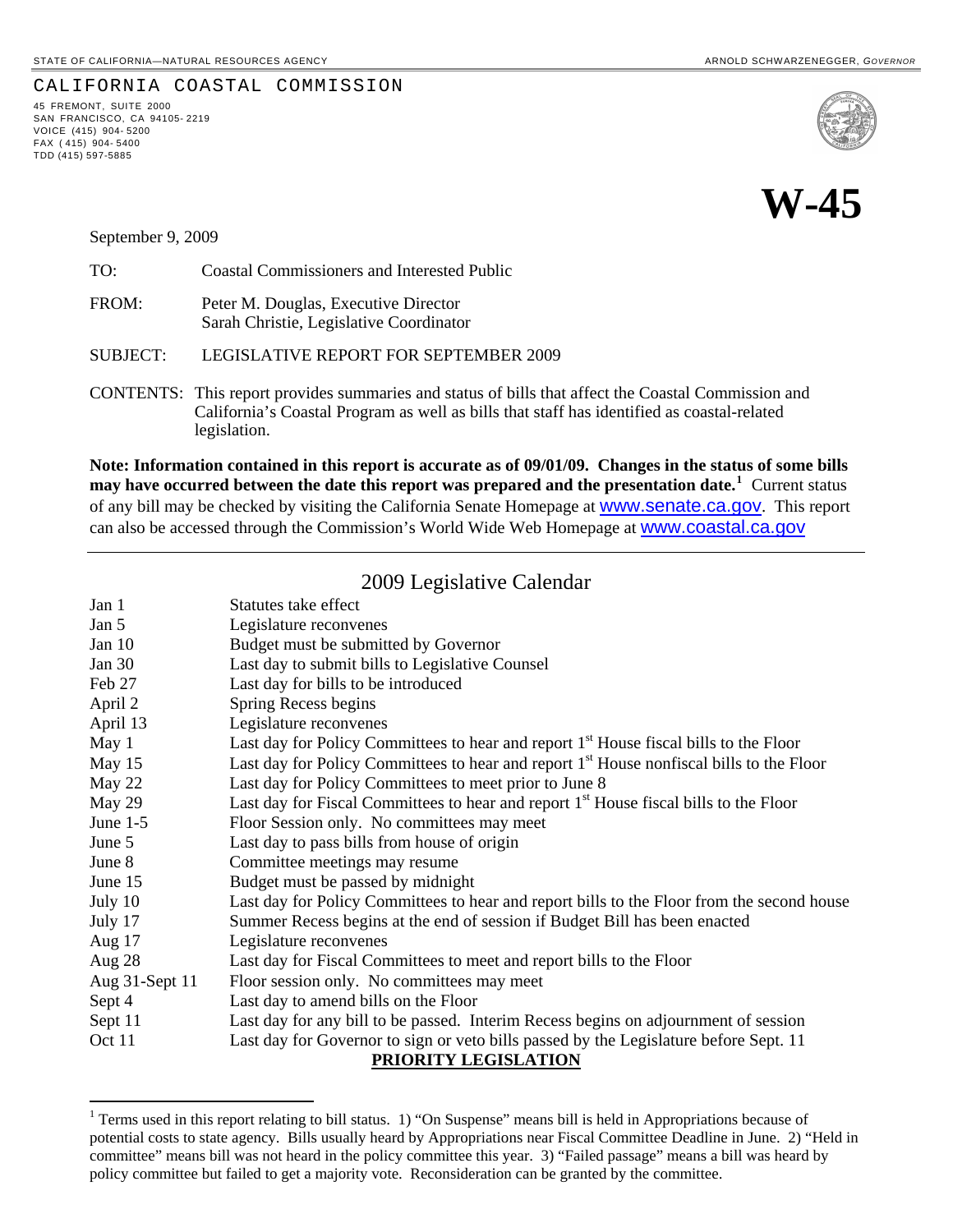### **ABX3 33 (Villines) Energy: commission and department**

This bill would abolish the Energy Commission and the Electricity Oversight Board, and establish the Department of Energy, and the California Energy Board, and the Office of Energy Market Oversight. The Department would be headed by the Secretary of Energy, appointed by the Governor. The bill, in relevant part, would vest the new department with sole permitting and siting authority over thermal and non-thermal power plants and transmission lines.

Introduced 05/05/09 Last Amended 08/26/09 Status Assembly Utilities and Commerce Committee

## **AB 42 (Blakeslee) Electricity: Pacific Gas & Electric: seismic fault**

This bill would require the California Energy Commission, in consultation with other specified agencies, to determine what, if any seismic or other hazard studies are urgently needed at the Diablo Canyon Nuclear Power Facility. The bill would also require the CEC, in consultation with other state agencies including the Coastal Commission, conduct or facilitate peer review of any studies generated as a result of this bill.

Introduced 12/01/08 Last Amended 06/23/09 Status Enrolled

## **AB 64 (Krekorian) Energy: renewable energy resources**

This bill would, in relevant part to the Coastal Commission, give the Energy Commission the exclusive authority to issue permits for renewable energy facilities greater than 5 megawatts, effectively pre-empting all local and state regulatory authority. *Amendments of 5/06 exempt projects within the coastal zone from the bill.* 

Introduced 12/09/08 Last Amended 06/23/09 Status Senate Floor

### **AB 68 (Brownlee) Solid waste: single-use carry out bags**

This bill would prohibit stores from providing single-use carryout bags to customers after July 10, 2010, unless the store charges a fee of not less than \$0.25 for the bag. The fees collected would be deposited into the Bag Pollution Fund, which the bill would establish, on a quarterly basis. Funds would be expended, after appropriation by the Legislature, to implement programs that educate consumers and reduce the use of plastic bags, and to reduce and mitigate the effects of plastic bag litter.

| Introduced             | 12/12/08                                         |
|------------------------|--------------------------------------------------|
| Last Amended $4/23/09$ |                                                  |
| <b>Status</b>          | Assembly Appropriations Committee, Suspense File |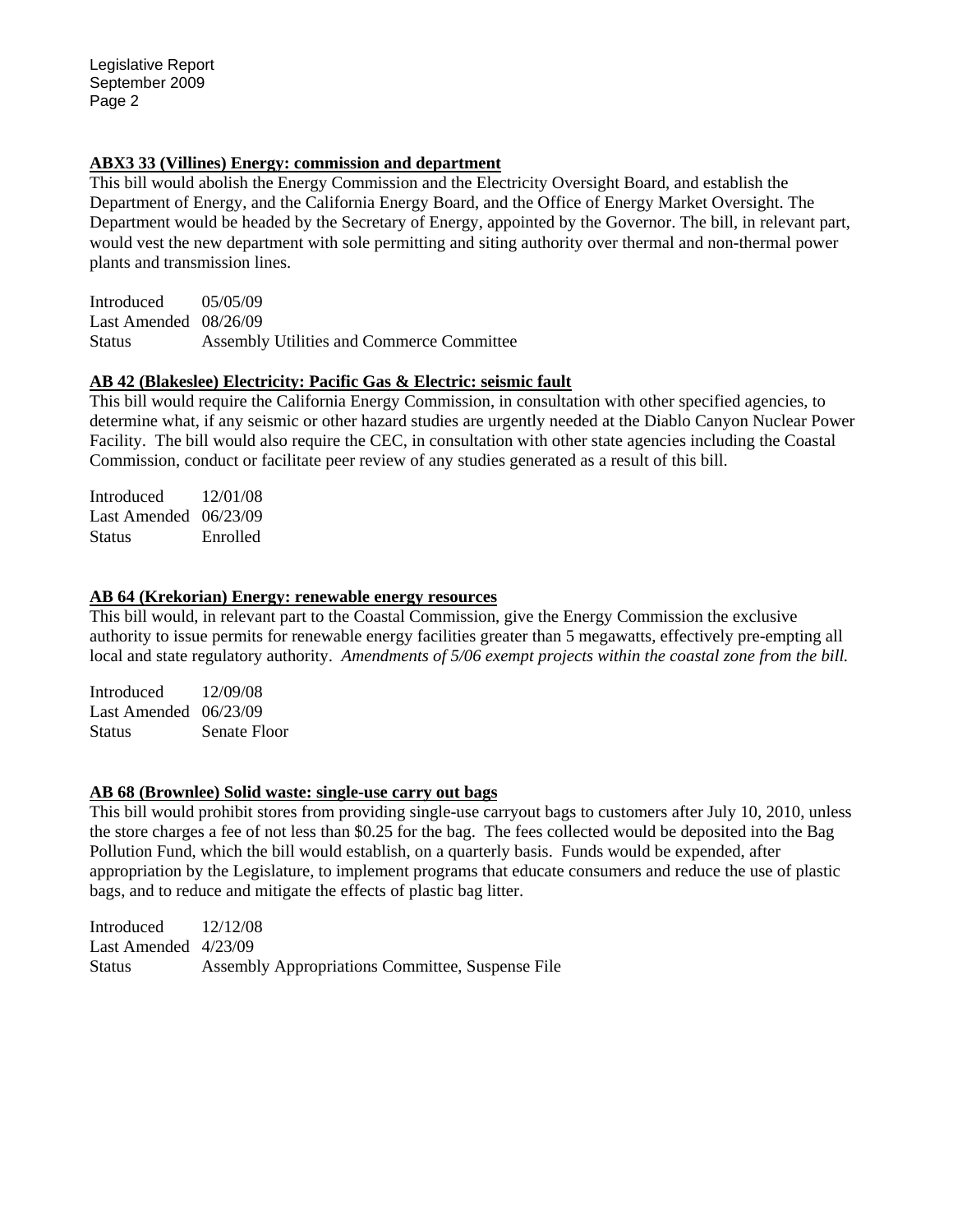### **AB 87 (Davis) Single use carryout bags: environmental effects**

This bill would prohibit stores from providing single-use carryout bags to customers after July 10, 2010, unless the store charges a fee of not less than \$0.25 for the bag. The fees collected would be deposited into the Bag Pollution Fund, which the bill would establish, on a quarterly basis. Funds would be expended, after appropriation by the Legislature, to implement programs that educate consumers and reduce the use of plastic bags, and to reduce and mitigate the effects of plastic bag litter.

Introduced 01/05/09 Last Amended 04/27/09 Status Assembly Appropriations Committee, Suspense File

## **AB 226 (Ruskin) Coastal resources: enforcement**

This bill would give the Coastal Commission administrative civil liability authority and deposit any resulting revenues into the Coastal Act Services Fund (CASF). This bill would also redirect existing civil penalty revenue from State Coastal Conservancy to the Commission's CASF, subject to appropriation by the Legislature. Amendments taken by the author in Senate Natural Resources Committee 6/23 clarify that a lien filed by the Commission would not be a "super lien" and that the provisions of the bill would not apply to local governments when acting in their legislative or quasi-judicial capacity.

| <b>Commission Position Support</b> |              |  |
|------------------------------------|--------------|--|
| <b>Status</b>                      | Senate Floor |  |
| Amended                            | 07/23/09     |  |
| Introduced                         | 02/03/09     |  |

## **AB 248 (Lowenthal) Public resources; ballast water management**

This bill would require the owner or operator of a vessel that carries or is capable of carrying ballast water to maintain written or electronic records regarding the make and type of ballast water treatment system, and when and by whom it was approved.

Introduced 02/10/09 Last amended 07/08/09 Status Enrolled

## **AB 291 (Saldana) Coastal resources: coastal development permits**

This bill would prohibit the issuance of a coastal development permit for any property for which a notice of violation has been received, unless the Executive Director of the Commission determines that an application has been filed that fully resolves the violation. Amendments of 5/11 clarify that the violation runs with the land, not the person, and exclude de minimis violations from the provisions of the bill. Amendments of 8/17 exempt local governments functioning in their quasi-legislative or quasi-adjudicative capacity.

Introduced 02/13/09 Last amended 8/17/09 Status Senate Floor **Commission Position Support** 

## **AB 305 (Nava) Hazardous materials: penalties**

This bill would make failure to report an oil spill or knowingly provide a false or misleading report about an oil spill in waters of the state a crime punishable by a \$50,000 fine, imprisonment, or both.

Introduced 02/17/09 Last amended 05/06/09 Status Senate Floor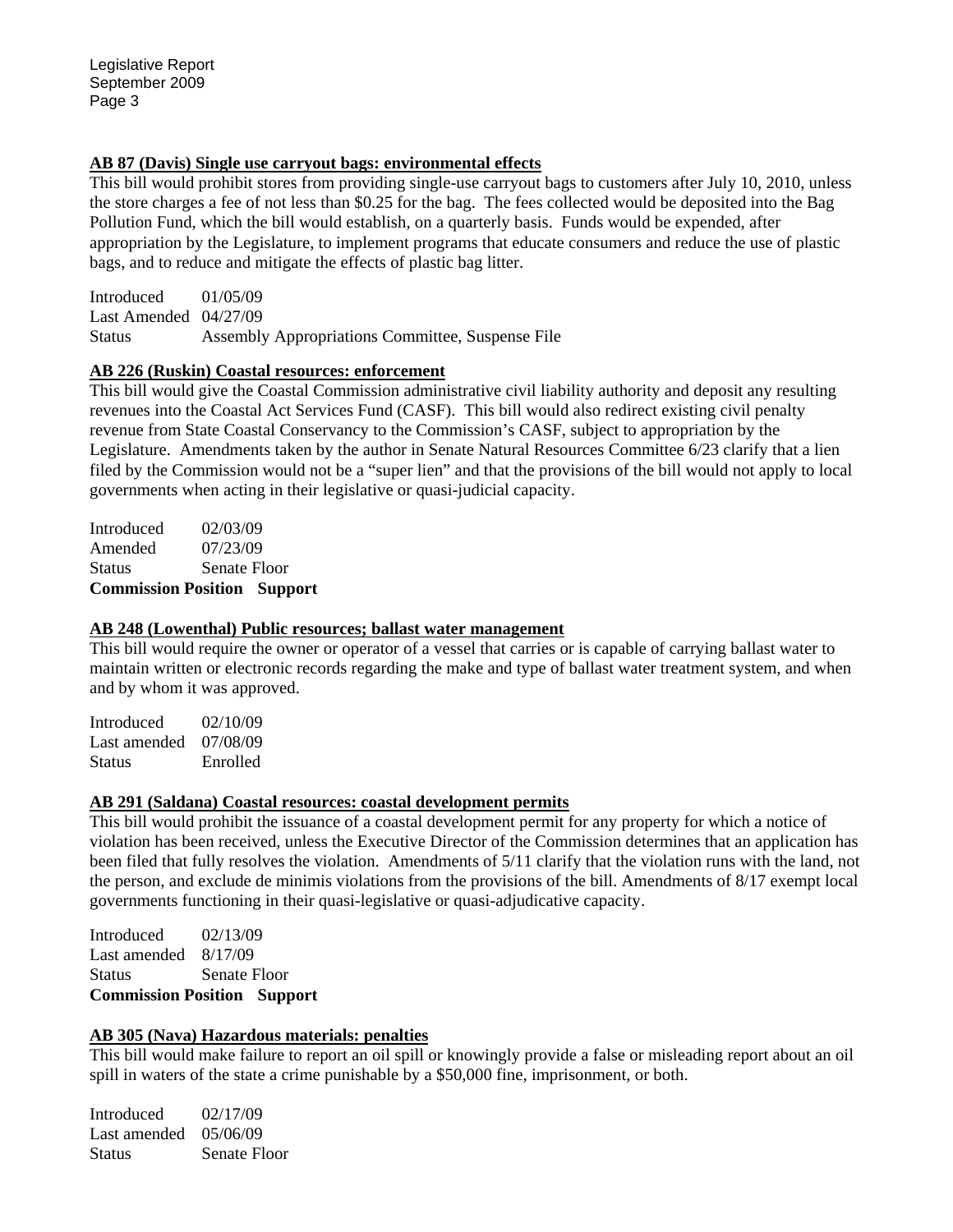### **AB 650 (Hill) Local government: City of Half Moon Bay**

This bill would require the Infrastructure and Economic Development Bank to loan \$10,000 to the city of Half Moon Bay to purchase the Beachwood property in response to the city's settlement agreement in the matter of *Yamagiwa v. City of Half Moon Bay* (N.D. Cal. 2007). Under the settlement agreement the city waived its right to appeal, and now owes the plaintiff \$18 million in exchange for purchase of the Beachwood property. This is an urgency bill.

Introduced 02/27/09 Last amended 4/30/09 Status Assembly Appropriations Committee.

## **AB 694 (Saldana) Tidelands and submerged lands: San Diego**

This bill would clarify that all state tidelands underlying U.S. Naval installations in the City of San Diego shall revert back to the jurisdiction of the State Lands Commission after decommissioning, rather than remaining the property of the Navy.

Introduced 02/26/09 Status Senate Floor, Third Reading

## **AB 783 (Anderson) State agencies: repeal**

This bill would require that all statutorily created state agencies, boards, and state commissions that are funded by General Fund revenues, except for the Franchise Tax Board, be repealed on January 1, 2022.

Introduced 02/26/09 Status Assembly Business and Professions Committee

### **AB 925 (Saldana) Recycling: single use beverage container caps**

This bill would prohibit the sale of single-use plastic beverage containers without a cap that is not affixed to the container.

Introduced 02/26/09 Last amended 06/30/09 Status Senate Floor, Third Reading **Commission position Support** 

## **AB 964 (Committee)**

This bill would set in statute the provisions of a MOU between the state and several bargaining units representing state employees, regarding calculations for retirement allowances.

Introduced 02/26/09 Last amended 03/23/09 Status Assembly Floor, urgency clause failed adoption, reconsideration granted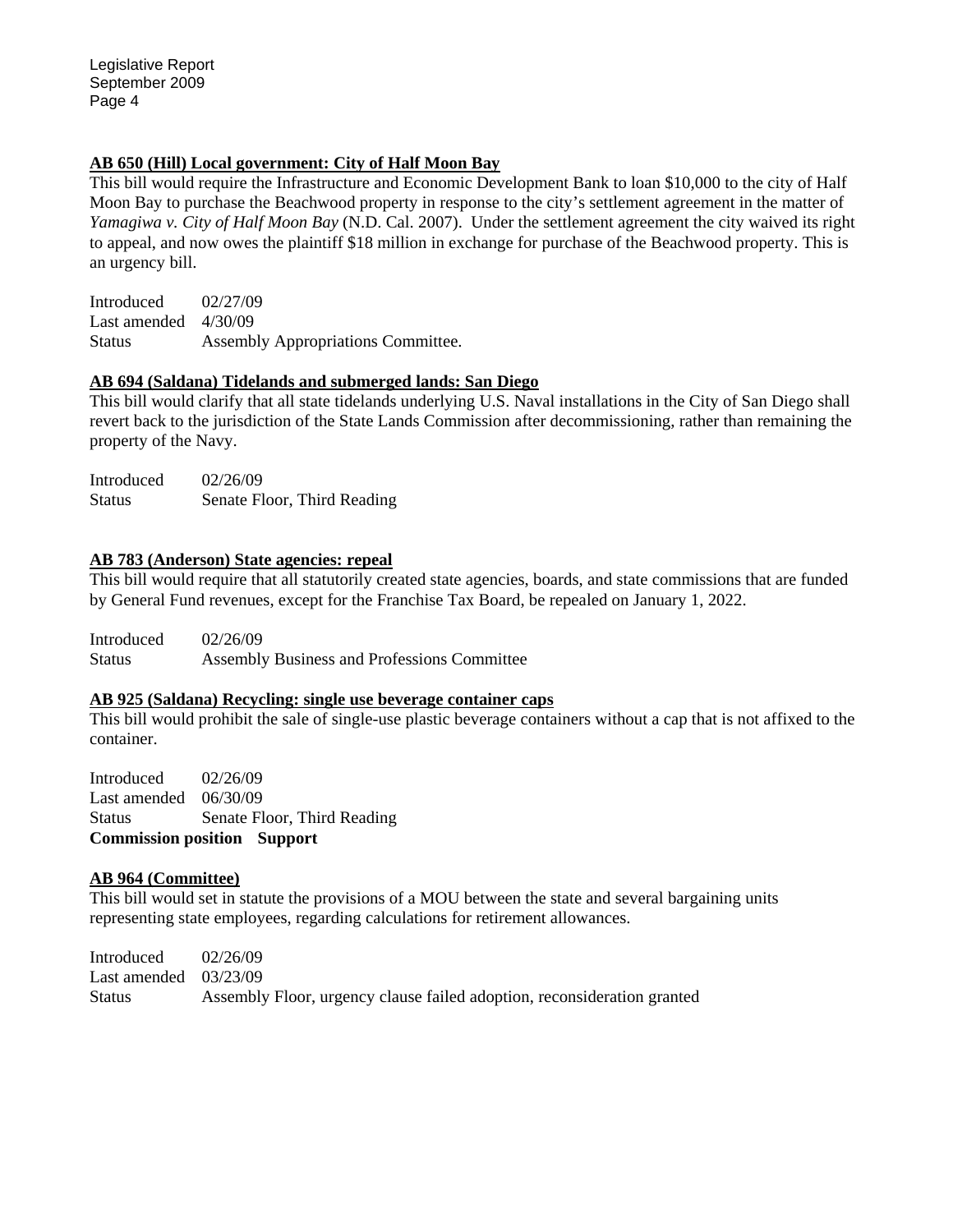### **AB 1347 (Price) Desalination**

This bill would repeal Section 12949.6 of the Water Code. This section establishes the Water Desalination Task Force, and requires the Department to report to the Legislature no later than July 1, 2004, on the potential opportunities for sea water and brackish water desalination in California. The Commission participated in the task force, but did not sign on to the final report.

Introduced 02/27/09 Status Assembly Water, Parks and Wildlife Committee

## **AB 1358 (Hill) Product management: disposable food containers**

This bill would prohibit food vendors or state facilities from dispensing food or beverages in disposable polystyrene food or beverage containers, beginning January 1, 2012.

Introduced 02/27/09 Last amended 05/05/09 Status **Assembly Floor, inactive file.** 

## **AB 1408 (Krekorian) Water demand mitigation fund**

This bill would allow a local government to establish a "water demand mitigation fund." The bill would permit public water agencies to use revenues from said funds to implement water efficiency measures in existing structures. The bill would authorize local governments to require developer of new subdivisions (tract maps) to contribute into a water demand mitigation fund, as a condition of approval.

Introduced 02/27/09 Last amended 04/30/09 Status Passage refused, reconsideration granted, to inactive file.

## **AB 1442 (Committee on Water, Parks and Wildlife)**

This bill would, in relevant part, require the Wildlife Conservation Board to take into consideration areas of the state where public access and hunting/fishing opportunities are most needed when determining which streams and lakes are suitable for hunting and fishing. It would allow the WCB to lease areas of degraded habitat to nonprofit organizations for the purpose of habitat restoration and public access. It would authorize the taking of any game species for a prize or other inducement of reward.

Introduced 02/27/09 Last amended 07/15/09 Status Senate Floor, Third Reading

## **AB 1570 (Salas)**

This bill originally related to veterans services. As amended in the Senate Appropriations Committee, this bill would legislatively extend the life of Poseidon Resources LLC's coastal development permit by one year.

Introduced 03/16/09 Last amended 09/01/09 Status Senate Natural Resources Committee (pending rule waiver) **Commission Position Recommend Oppose**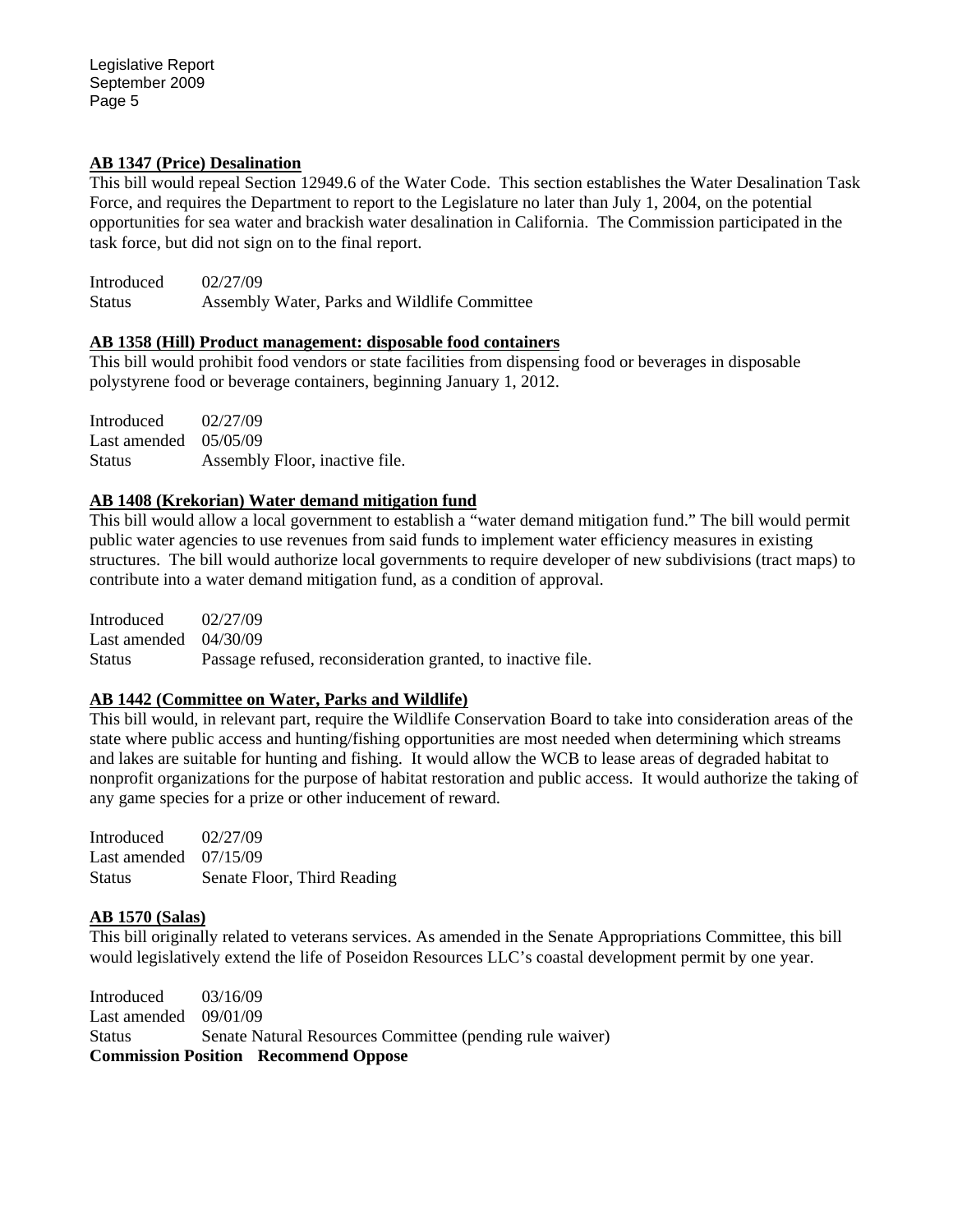## **AJR 3 (Nava) Offshore oil drilling**

This measure would request that Congress reinstate the federal offshore oil and gas leasing moratorium for the 2009 fiscal year and beyond. This measure also would memorialize the Legislature's opposition to the proposed expansion of oil and gas drilling of the Pacific Coast and any federal energy policies and legislation that would weaken California's role in energy siting decisions by those policies.

Introduced 01/23/09 Last amended 04/30/09 Status Adopted

### **SB 4 (Oropeza) State beaches and parks: smoking**

This bill would prohibit smoking of any tobacco product on a state coastal beach on in any unit of the State Parks system. The bill authorizes the Department of Parks and Recreation, or any other relevant state agency, to develop and post signs to provide notice of the smoking prohibition.

Introduced 12/01/08 Last amended 07/13/09 Status Assembly Inactive File **Commission Position Support** 

### **SB 21 (Simitian) Fishing gear**

This bill would require the Department of Fish and Game to make recommendations to the Fish and Game Commission regarding a sustainable funding source for the recovery of derelict fishing gear and the prevention of lost of fishing gear. The bill would require any persons and/or vessels who lose fishing gear at sea to report the loss within 48 hours. The bill would require all fishing licenses issued by the DFG to include information and phone numbers related to the new requirement. The bill would also require DFG to establish a data base of all known and reported sites of derelict/lost fishing gear, and to establish performance targets for their removal.

Introduced 12/01/08 Last amended 03/25/09 Status Senate Appropriations Committee, Suspense File

### **SB 42 (Corbett) Coastal resources: seawater intake**

This bill would prohibit a state agency from approving any new power plant or industrial facility that utilizes Once-Through-Cooling (OTC). The bill would also establish a per-gallon fee for sea water used for OTC in an amount to be set by the SWRCB. Fees would be deposited in the Marine Life Restoration Account, which the bill would create, within the Coastal Conservancy's Coastal Trust Fund. The bill would also require the SWRCB to establish and implement a statewide policy on the use of sea water for OTC.

Introduced 01/06/09 Last Amended 04/14/09 Status Senate Energy, Utilities and Commerce

### **SB 262 (Lowenthal) Coastal resources**

This bill would repeal the requirement that the Commission must meet monthly. Instead, the Commission would be required to meet at least 10 times per year. In the event that the Commission did cancel a meeting, this bill would extend all statutory deadlines to the following month.

Introduced 02/24/09 Last amended 07/13/09 Status Senate Unfinished Business **Commission Position Support**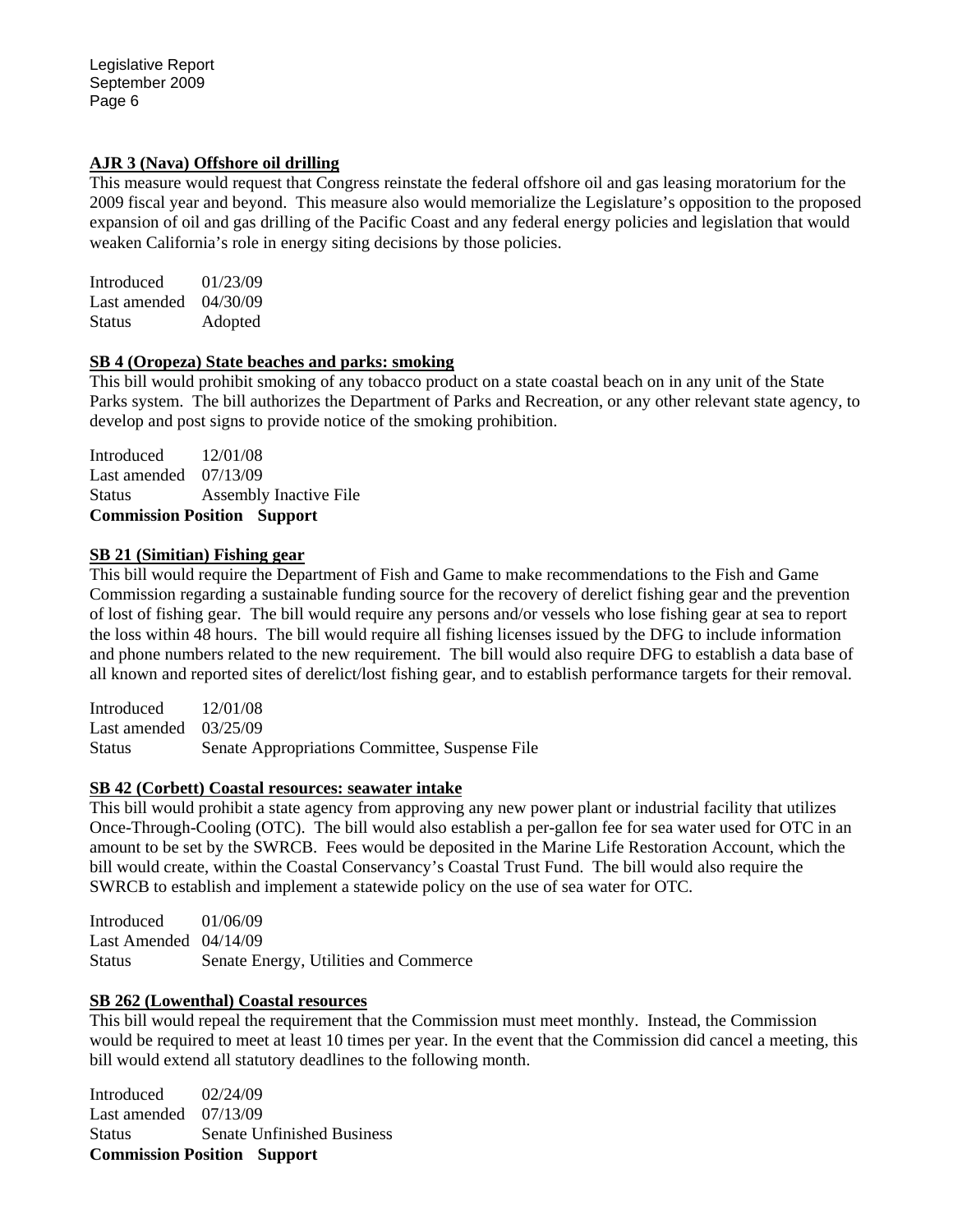## **SCR 56 (Oropeza) Coastal development and Marina del Rey**

This measure would request that the County of Los Angeles undertake a comprehensive review of its Local Coastal Program prior to any further LCP amendments or permit approvals.

Introduced 08/20/09 Status Senate Natural Resources and Water Committee

## **SB 428 (Kehoe) Tide and submerged lands**

This bill would specify that a "marine mammal park for the education and enjoyment of children" is an allowable use for the City of San Diego to authorize at the property known as "Children's Pool." The intent of the legislation is to allow the City some relief in deciding how/whether to comply with a 2001 appeals court decision ordering the city to dredge the pool to eliminate harbor seal habitat, in light of a subsequent restraining order to prevent the dredging based on environmental concerns.

Introduced 02/28/09 Status Chaptered with Secretary of State, Chapter 19, Statutes of 2009

## **SB 459 (Wolk) Tidelands and submerged lands: removal of vessels**

This bill would allow the State Lands Commission to immediately remove without notice any unattended vessel that is moored, docked, beached or stranded in such a way that it is creating a hazardous condition. This bill would provide that any vessel under the State Lands Commission's jurisdiction that is allowed to persist in an unseaworthy or dilapidated state for more than 30 days shall be declared abandoned and authorize the Commission to sell, destroy or otherwise dispose of the vessel. Any proceeds from the sale of abandoned property, less the commission's costs, be deposited into the General Fund.

Introduced 02/26/09 Last amended 07/14/09 Status Senate Unfinished Business

## **SB 650 (Yee) Half Moon Bay**

This bill would appropriate \$10 million from Proposition 84 funds to the city of Half Moon Bay to purchase the property known as Beachwood to assist with the city's settlement agreement in the matter of *Yamagiwa v. City of Half Moon Bay* (N.D. Cal. 2007). Under the settlement agreement the city waived its right to appeal, and now owes the plaintiff \$18 million.

Introduced 02/27/09 Last amended 05/06/09 Status Senate Natural Resources and Water Committee, Hearing cancelled at author's request.

### **SB 790 (Pavley) Coastal resources; project grants**

This bill would make Low Impact Development (LID) projects eligible for Prop 84 bond funds, if those projects contribute to the protection of water quality or reduce storm water runoff, and authorize the State Water Resources Control Board, in consultation with the Coastal Conservancy, to award grants to public agencies and non-profit organizations.

Introduced 02/27/09 Last amended 07/02/09 Status Assembly Floor